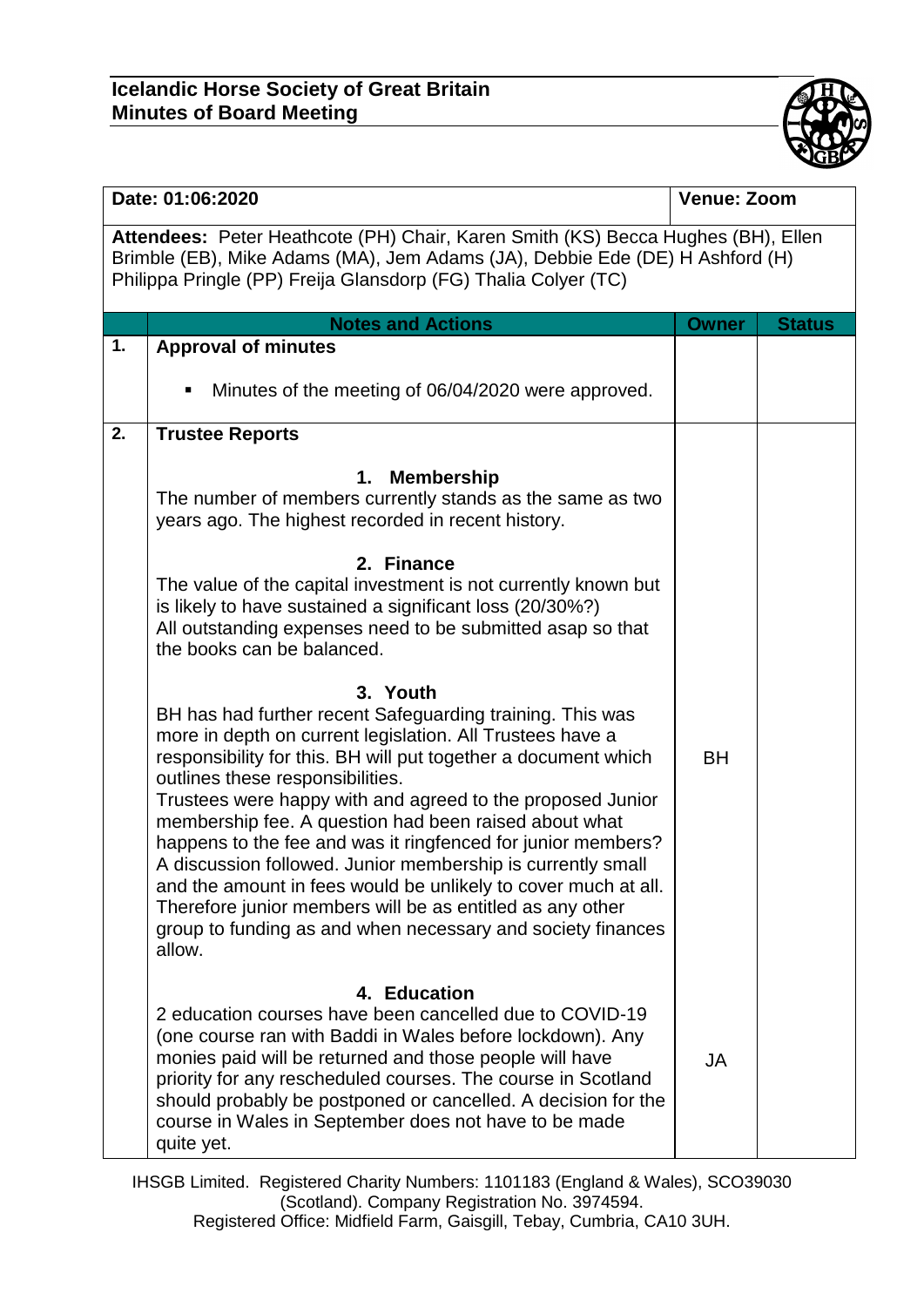## **Icelandic Horse Society of Great Britain Minutes of Board Meeting**



| There has been an entry for the Young ride badge Level 2.<br>The judging is underway.<br>JA reminded everyone that under GDPR rules personal email<br>addresses should not be used in any official IHSGB<br>correspondence. She will email out the data protection<br>guidance to all as a reminder.                                                                                                                                                                                                                                                      | JA  |  |
|-----------------------------------------------------------------------------------------------------------------------------------------------------------------------------------------------------------------------------------------------------------------------------------------------------------------------------------------------------------------------------------------------------------------------------------------------------------------------------------------------------------------------------------------------------------|-----|--|
| 5. Communications<br>E bulletins are due out. Drafts have been written. There have<br>been no recent news/updates from FEIF.<br>Nicola G is currently updating the Members area on the web-<br>site.<br>KS attended Horses of Iceland marketing meeting. They have<br>a government grant through to Summer 2021.                                                                                                                                                                                                                                          |     |  |
| 6. Leisure<br>The Webinars to date have gone well. Approximately 12<br>people at each. The next two for June are in hand. TC is<br>looking for webinar hosts.<br>As Trec and Endurance comps/events are not currently taking<br>place the Leisure league will need to be cancelled.<br>The Distance challenge and Icelandic horse Challenge cup<br>are continuing.                                                                                                                                                                                        | ТC  |  |
| Area Reps. Angie Pidsley has agreed to be the Area rep for<br>the Oxfordshire area and Jane Marfleet for the<br>Buckinghamshire area.<br>TC also interested in looking for something that people can<br>do with non ridden horses. Any idea welcomed and would like<br>to introduce at the AGM.<br>Ideas are being considered for more coffee mornings so that<br>they are more than just a chat forum.                                                                                                                                                   | All |  |
| 7. Stud Book<br>Business as usual. Dealing with passports and queries.                                                                                                                                                                                                                                                                                                                                                                                                                                                                                    |     |  |
| 8. Breeding<br>As the Breed show had to be postponed for this year EB is<br>discussing with the Breed team ideas for a Webinar. Breed<br>shows are new to a number of people so it could focus on the<br>preparation needed, hints and tips and maybe a video. Aim<br>would be to encourage people to both come and watch<br>And maybe consider entering a horse.<br>Young horse education levels. JA has produced a demo<br>video of Level 1 which shows basic requirements. These<br>include haltering, tying up, lifting feet, being led. Participants | EB  |  |

IHSGB Limited. Registered Charity Numbers: 1101183 (England & Wales), SCO39030 (Scotland). Company Registration No. 3974594. Registered Office: Midfield Farm, Gaisgill, Tebay, Cumbria, CA10 3UH.